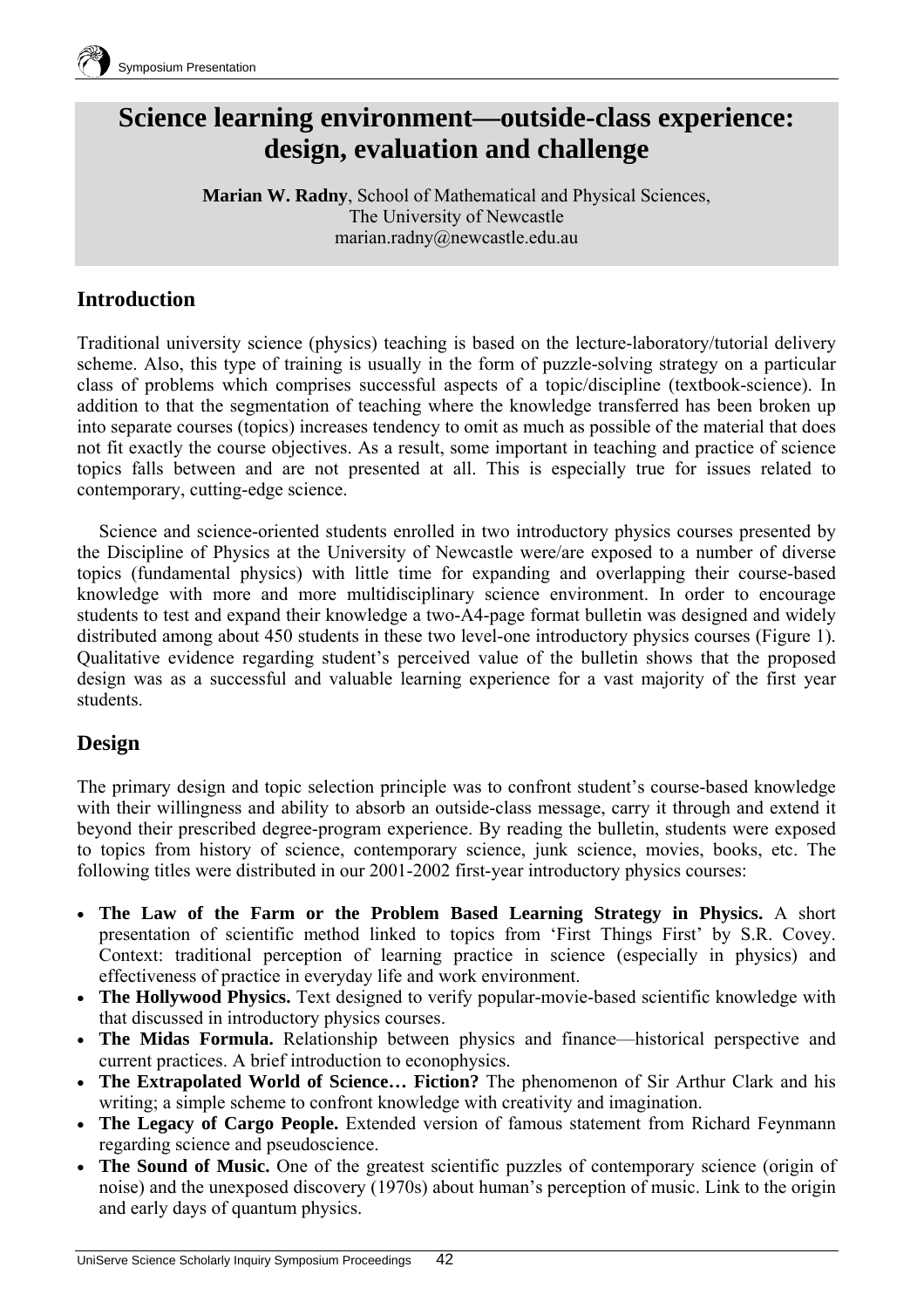- **The Mystery of Ettore Majorana.** The genius of Italian physicist Ettore Majorana and his mysterious disappearance linked to early advances in nuclear physics and today's nuclear power related controversies.
- **Nanoscience, Nanotechnology... Nonsense?** The extraordinary carrier of Silicon and its uncertain future in tomorrow's microelectronics. A short introduction to nanoscience and nanotechnology; Moore's Law and current advances in molecular electronics.
- **The Good, The Bad or… just not too Pretty.** Confrontation between 'real' and 'junk' science in the context of the Alfred Nobel and Ig. Nobel Prize winning achievements.
- **The Guessing Game.** A view on science as a 'guessing game'; selected facts from the most important moments in history of science.
- **Have You Seen a Beautiful Mind?** John Nash's life story and achievements in Ron Howard's Oscar winning movie.
- **Science in the Sandbox.** Cutting-edge research a 3-year-old can do and some unexpected, surprising and intriguing outcomes.
- **The Missing Link.** Student's uni-life experience in a poster-cartoon format.

Adapted distribution strategy was based on an easy-to-catch graphical form of the bulletin (see Figure 1) and easy-to-access policy (lectures, laboratory sessions, tutorial classes, library, and the Web). While students were encouraged to read the distributed texts, they were also aware of the fact that reading the bulletin was not 'a course prescribed activity'. Students (and academics) were also encouraged to contribute to the forthcoming editions of the bulletin.

#### **Evaluation**

Surveys of students and evaluations of their responses were carried out to determine in what ways the described design was succeeding. Two distinctive groups of first-year and one group of former firstyear students were targeted in the conducted surveys. Both groups of first-year students— Biotechnology, Biomedical Science, and Science students enrolled in the Introductory Physics course (lower level course with approximately 200 students), and approximately 160 students in the higher level Advanced Physics course—completed identical, end-of-semester evaluation questionnaire. Former first-year students (in 2002) completed the evaluation questionnaire. The end-of-semester first-year student's evaluation form contained the following questions:

(1) Have you read (heard) about the bulletin?; (2) How many issues of the bulletin have you read?; (3) Would you recommend the bulletin to other science or engineering students?; (4) The bulletin stimulates my interest in science; (5) Would you like to comment on 'outside-course' activities in the Physics Department?

Questions (1), (3) and (4) had very high ranking in both groups of the first-year students: 90% read the bulletin, more than 80% would recommend the bulletin to fellow students, and only 8% disagreed with statement (4). This shows that the students found the bulletin to be an accessible, readable and valuable outside class learning experience. Written comments (question 4) were equally encouraging and included 'I am a big fan of the bulletin'; 'write more and often'; 'would like to read more about…'. The survey also showed (question 2) the 2001/2002 first-year students' preferences: the Advanced Physics course students ranked the texts: 'The Midas Formula', 'Nanoscience…Nonsense' and 'The Mystery of Ettore Majorana', significantly higher than the Introductory Physics class (in this group the 'The Hollywood Physics' and 'The Good, The Bad…' had the highest rank). In both groups the texts: 'The Law of the Farm…' and 'The Legacy of Cargo People', had the lowest ranking.

The evaluation questionnaire for the group of former first year students contained questions (1), (3) and (4). The survey was conducted on a very small group of students and showed that only 2 students (out of 16 responded) did not read the 2002 bulletin (issued in the first semester 2002); 12 students would recommend the 2002 bulletin to fellow students; and 10 students agreed with (5).